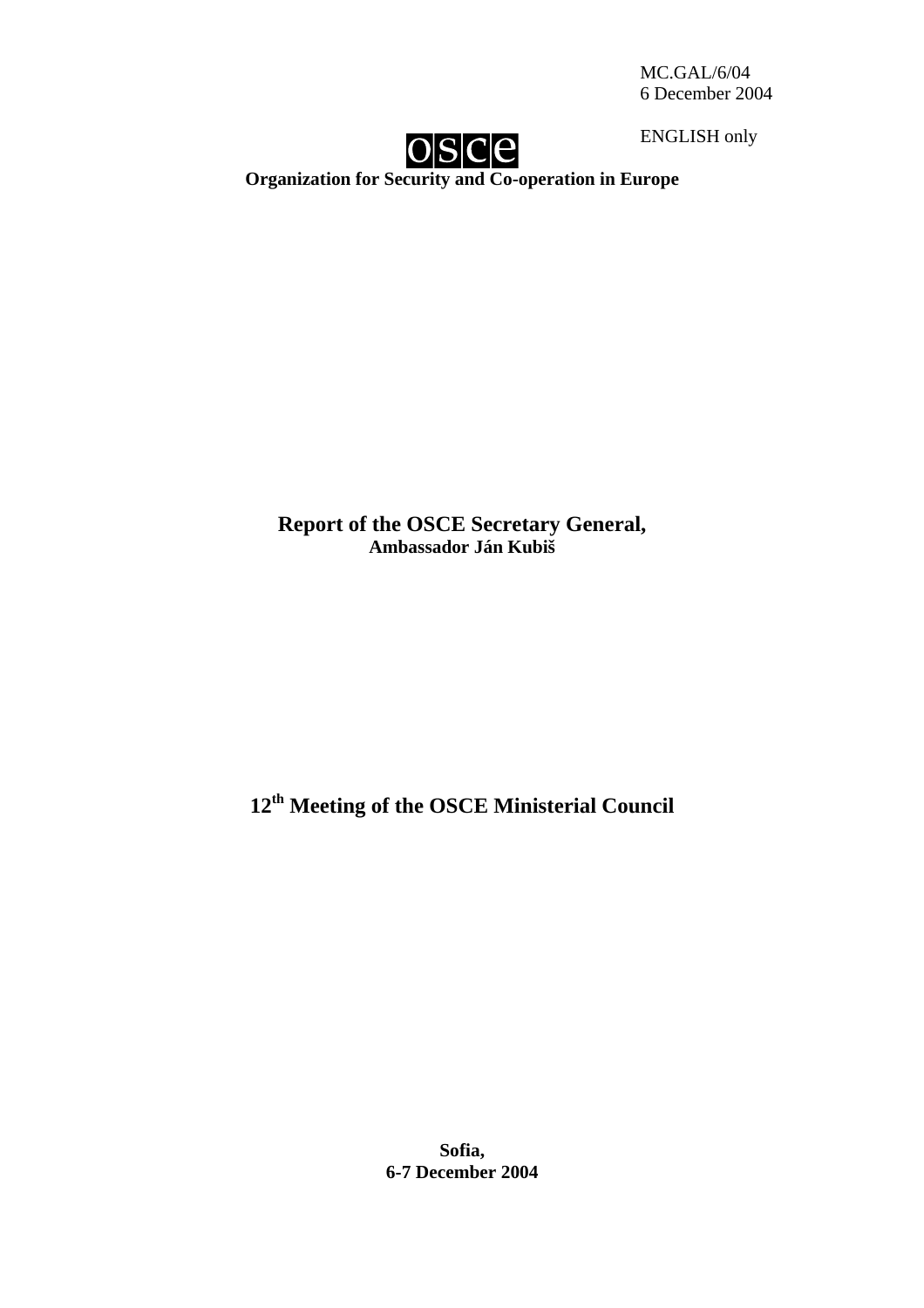In 2004, the OSCE Secretariat continued to provide assistance to participating States in the process of implementing their decisions, particularly in relation to addressing new threats and challenges to security, and consolidated the process of management reform. It also organized, in co-operation with ODIHR, the first OSCE operation on the territory of its Partner for Co-operation, the Election Support Team to Afghanistan.

## **Security and safety of the staff**

Last year at the Maastricht Ministerial Council I made the security and safety of OSCE staff my priority. I have initiated a thorough review of the OSCE Security Management System in order to prepare the Organization to better meet increased security challenges. Security remains a high priority and no efforts should be spared to seek its further improvement.

Most of the recommendations I have presented to the participating States, for approval, were accepted and have been acted upon. Security awareness across the Organization has increased along with visibly improved management of the day-to-day security related activities and their monitoring. All security issues have been placed under my direct supervision, a Security Management Unit has been established in the Office of the Secretary General with a number of newly created posts. The institutions are now fully rooted in the system. Soon I will bring into force a new Security Management System for the Organization which will ensure a coherent and coordinated approach to security matters and which will better meet the Organization's duty to care to its staff in the prevailing security reality. Two key components of the system are the Security Management Committee and the Crisis Management Team the main advisory bodies for providing assistance and recommendations on security and safety related matters, as well as emergency type situations.

# **Activities of the Conflict Prevention Centre**

The Conflict Prevention Centre (CPC) continued to provide key advice to the Chairmanship and active support to all OSCE field operations. This year, for instance, it provided focused support to the Chairmanship in the monitoring of developments in Transdniestria, Moldova and in the South Caucasus and helped in strengthening efforts in the negotiations towards the peaceful settlement of on-going conflicts. Additional contributions were devoted to supporting the Chairmanship's specific initiatives such as promoting education as a tool for conflict prevention. The CPC helped organize a Ministerial Conference on "Education as an Investment into the Future" held in April in Tashkent, and it produced a comprehensive review of all OSCE education activities.

In addition, the CPC remained a key pillar of the OSCE's politico-military dimension of security. It provided continued support and expertise to the Forum for Security Co-operation, assisting participating States with field projects and assessment visits on Small Arms and Light Weapons (SALW) and conventional ammunition, and submitting detailed monthly and quarterly surveys regarding the implementation of Confidence and Security Building Measures (CSBMs) by OSCE participating States. It played a major role in assisting the Chairmanship with the preparations, conduct and follow-up to the Annual Security Review Conference, held in June 2004. The CPC also organised jointly with the OSCE Parliamentary Assembly, in May 2004, a Conference on Parliamentary Oversight of Armed Forces aimed at increasing awareness among Parliamentarians on the Code of Conduct.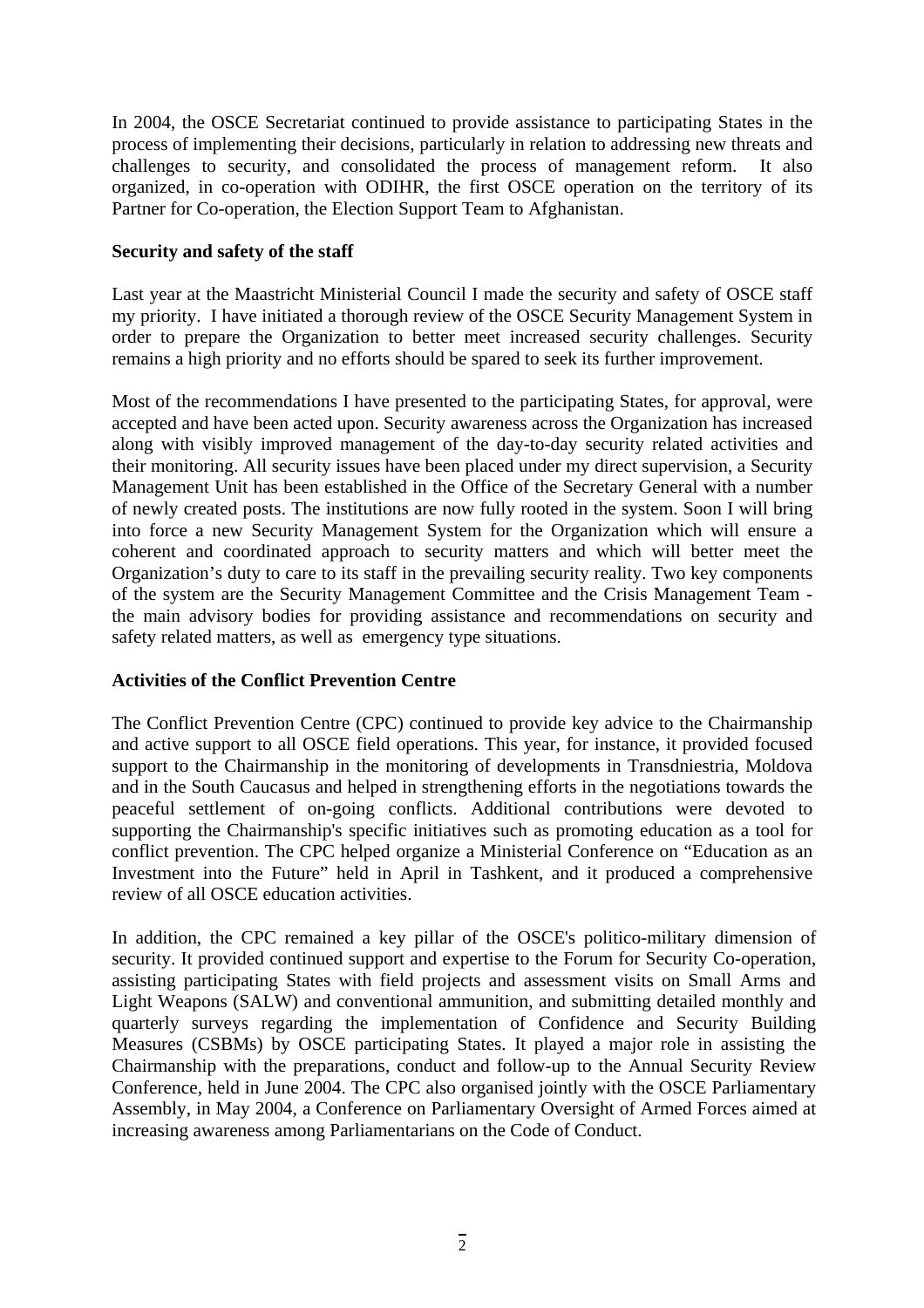The team of experts established in the CPC to deal with border management and security issues conducted the first Phase of the OSCE South Eastern Europe Cross-border Cooperation Programme (OSCCP). In view of the success of the first phase, the CPC will move to implementing a more operational set of projects in the second phase of the programme in 2005. The CPC also actively contributed to the work on an OSCE Border Security and Management Concept, and played a major role in the preparation and conduct of a joint OSCE - UNODC Technical Experts Conference on Border Management and Security Issues, held in Vienna in September 2004.

In support of the management reform process, the CPC's Project Co-ordination Cell provided project management training to OSCE staff, as well as support to programme managers in field operations in the planning, development, and evaluation of their projects and programmes. It also co-ordinated the assessment of about 150 extra-budgetary projects planned by field operations in 2004, thus ensuring that these activities were consistent with those implemented by the Institutions and the Secretariat.

## **Combating terrorism**

Over the past year, Action Against Terrorism Unit (ATU) has significantly contributed to the progress achieved towards implementing decisions related to combating terrorism taken by participating States, while effectively serving as the focal point for OSCE counter-terrorism co-ordination and activities.

ATU has undertaken concrete actions to complement UN work in this top priority area. The OSCE together with the UN Counter-Terrorism Committee (UNCTC) and the United Nations Office on Drugs and Crime (UNODC) co-hosted the Follow-up Conference to the UN Counter-Terrorism Committee Special Meeting on 11-12 March 2004 in Vienna. This was the third global meeting of international, regional and sub-regional organizations engaged in the fight against terrorism. In October 2004, UN Counter-Terrorism Executive Director Javier Rupérez held extensive consultations with the OSCE at my invitation. The Unit also is leading OSCE efforts to support the ratification and implementation of the 12 universal counter-terrorism conventions and protocols. Together with UNODC and ODIHR, ATU supported ratification efforts of participating States through six workshops or conferences. As a result of these efforts and the co-operation of OSCE participating States, the ratification rate for the OSCE has risen from 83 % at the end of 2003 to 88 % today. Thirty-three participating States are now parties to all 12 instruments.

Working closely with the International Civil Aviation Organisation (ICAO), ATU has developed an approach to strengthen travel document security, one that ICAO would like to replicate in other regions of the world. In collaboration with ICAO last March, ATU organised an OSCE-wide workshop in Vienna covering key travel document concerns including adherence to international standards, strengthened handling and issuance procedures, and developing technologies such as biometrics. In addition, over the last twelve months, ATU has conducted three sub-regional workshops to combat the use of fraudulent or counterfeit travel documents. These workshops provided forum for sharing of forensic and other practical information and enhancing regional and cross-border co-operation related to the prevention of travel document abuse.

To address specific terrorism threats, ATU organized an OSCE-wide Technical Experts Workshop on Countering the MANPADs (Man Portable Air Defence Systems) Threat to Civil Aviation at Airports. The workshop bolstered national efforts to address the threat that shoulder-fired missiles pose to airports. Responding to participating States' concern over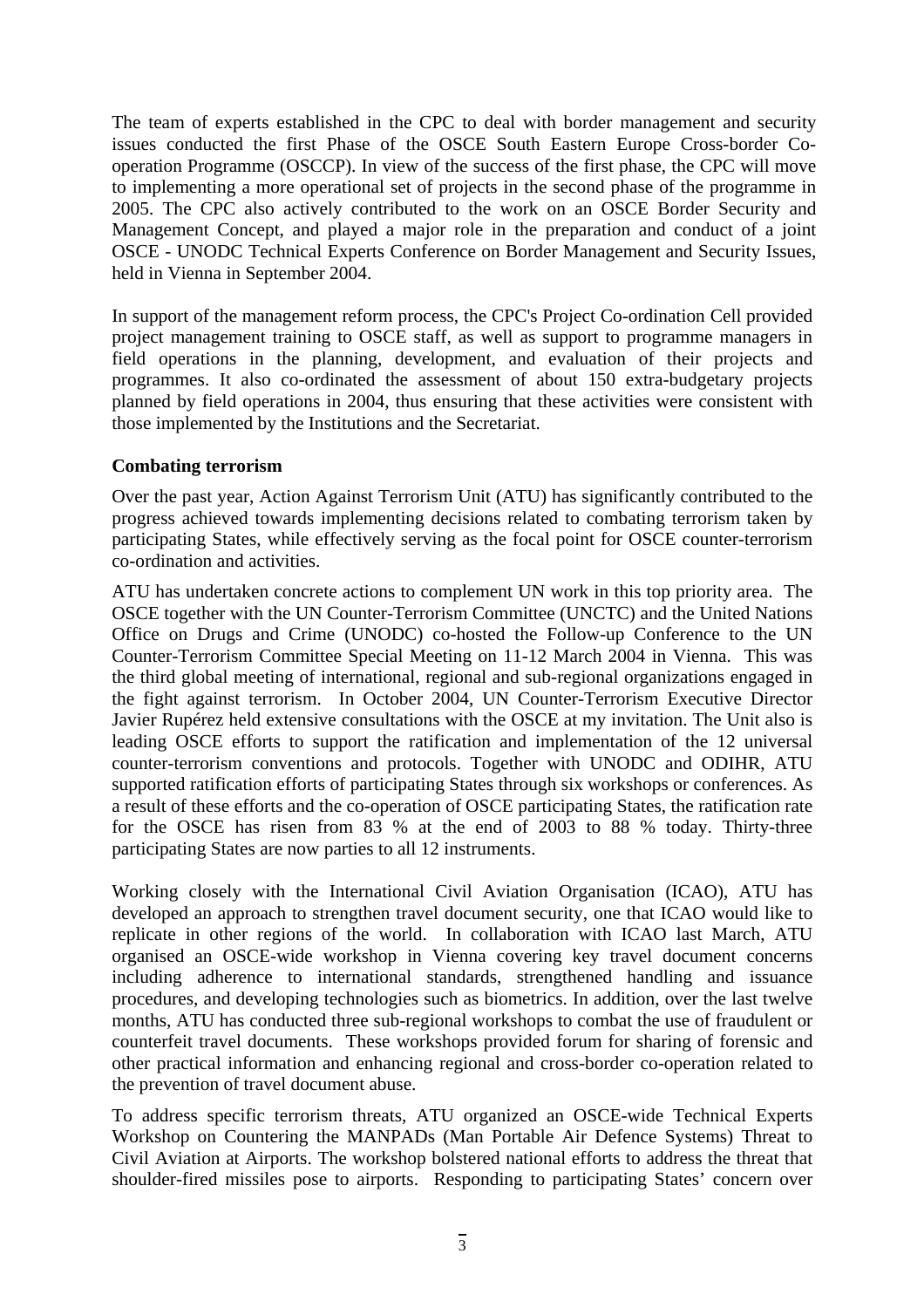unsecured radioactive materials, ATU initiated a series of working level meetings with the International Atomic Energy Agency (IAEA) to explore areas where the OSCE might complement IAEA work in this area.

Strengthening information exchange on counter-terrorism assistance programmes and capacity building is key to strengthening national efforts against terrorism. Following a December 2003 Ministerial Decision calling for the establishment of an OSCE Counter-Terrorism Network (CTN), ATU in February 2004 established, and has since maintained, an Internet-based network that facilitates information flow between delegations of participating States, counter-terrorism officials in capitals and the OSCE Secretariat. The Unit has published monthly CTN Newsletters since February. In addition to lending themselves to the Network, OSCE participating State delegations have provided the CTN with national points of contact in 44 OSCE capitals. The CTN includes 10 OSCE partner States, 16 international organisations, all OSCE Institutions, and all 18 Field Operations. ATU also maintains an official Website (www.osce.org/atu) containing not only information about OSCE antiterrorism programmes but also links to other organisations and partners in the fight against terrorism.

Finally, in response to participating States' concern that overlap and duplication be avoided in counter-terrorism efforts, ATU over the past year convened 5 meetings of the Anti-Terrorism Task Force. To further ensure that our programmes do not duplicate but complement non-OSCE projects, ATU completed and updated the first region-wide inventory of all (OSCE and non-OSCE) counter-terrorism, border security and law enforcement assistance programmes. This inventory is now serving as a guide for OSCE programme and project planners.

#### **Combating trafficking in human beings**

In 2004 the OSCE enhanced a cross-dimensional approach in respect to all its activities related to combating trafficking in human beings. In May 2004, in accordance with the Maastricht Ministerial Decision, the CiO appointed Dr. Helga Konrad as the OSCE Special Representative on Combating Trafficking in Human Beings. The Special Representative has helped to pursue a geographical balance in addressing trafficking in human beings throughout the OSCE area, and especially in the countries of destination. The efforts undertaken by the Special Representative have facilitated co-operation among participating States, provided practical assistance in the implementation of the OSCE Action Plan to Combat Trafficking in Human Beings, and stimulated co-operation between the OSCE and other International Organizations active in this issue. The Special Representative has initiated the creation of the "Alliance against Trafficking in Persons" *-* a close partnership with international actors (CE, UNODC, UNICEF, ILO, UNHCHR, UNHCR, IOM) and NGOs (Terre des Hommes, Save the Children, Anti-Slavery International, etc.) - as a series of high level, as well as expert level meetings, with a view to further develop joint strategies and to provide all 55 participating States, plus Asian and Mediterranean Partners for Co-operation with harmonized responses to trafficking in human beings. The results of these meetings will be presented to participating States in June-July 2005.

Country visits, undertaken by the Special Representative at the invitation of more than twenty governments, raised the level of attention to this issue, unveiled the real problems being faced by participating States and vitalized the dialogue between authorities and civil society. Participation of the Special Representative in various high level international fora on the issue of trafficking in human beings raised the visibility of the OSCE and was helpful in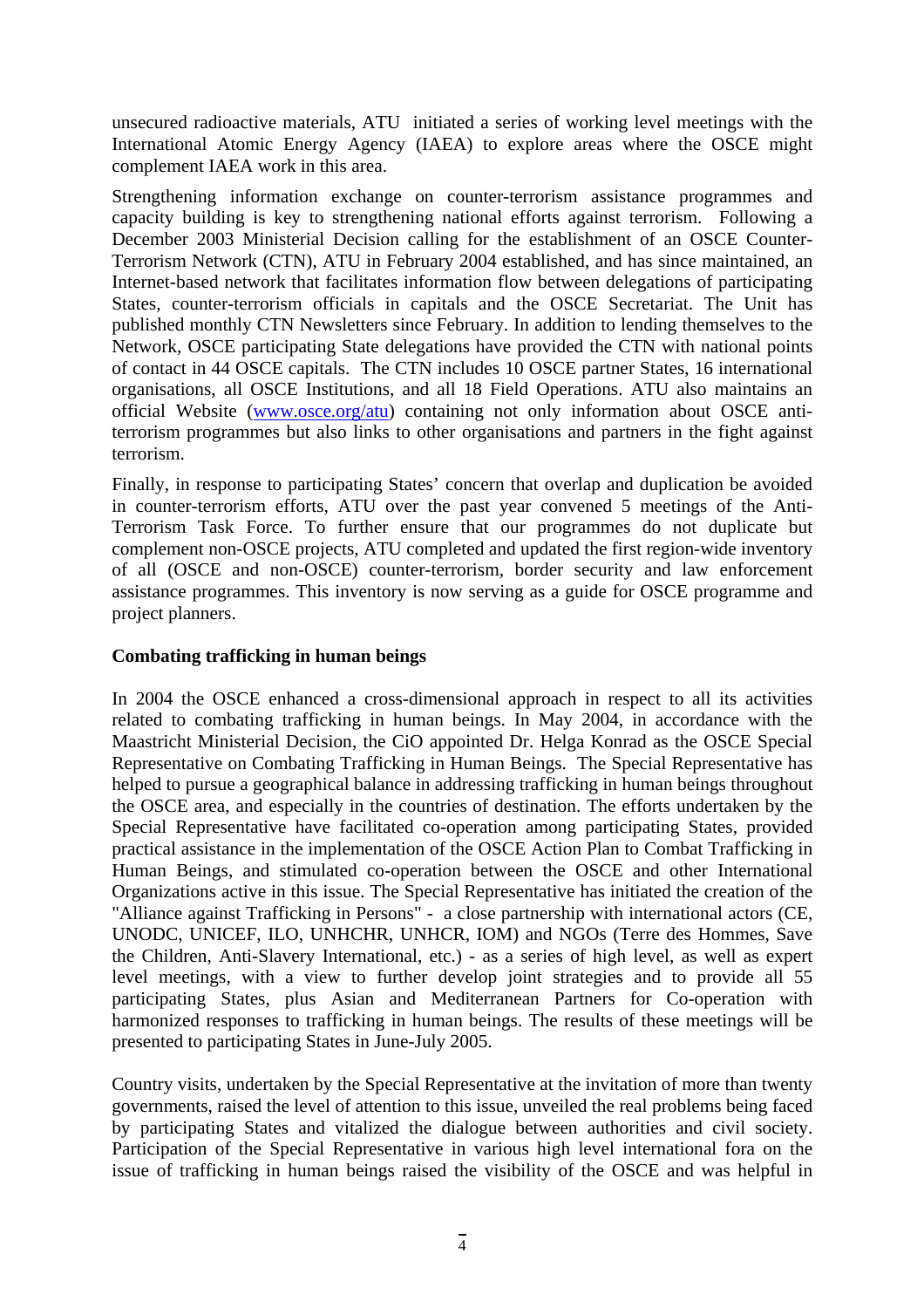promoting human rights approach as a basis for anti-trafficking activities of the international community.

In October 2004, the Anti-Trafficking Assistance Unit (ATAU) was established within the OSCE Secretariat for the purpose of rendering support to the activities of the participating States, Special Representative, Chairman in Office and Secretary General in their endeavors aimed at combating trafficking in human beings. The Unit was also contributing to enhancing co-operation and coordination between the OSCE Institutions and structures in this field. The ATAU took an active stand in organizing, together with the Special Representative, the meetings of international experts "Alliance against Trafficking in Persons". The ATAU, being a focal point for the OSCE anti-trafficking coordination and liaison with other relevant regional, sub-regional, national and international organizations, served as a source of advice and expertise to the delegations of participating States. It has established close interaction with the ODIHR and such structures as the SPMU and the OCEEA, who were actively implementing relevant provisions of the OSCE Action Plan. In addition, the Unit started rendering assistance to the OSCE field presences and works in close co-operation with them.

# **Policing**

The OSCE Strategy to Address Threats to Security and Stability in the  $21<sup>st</sup>$  Century emphasizes the role of the Strategic Police Matters Unit in improving the capacity of participating States to address threats posed by criminal activity and to assist States in upholding the rule of law.

The Police Assistance Programme for Kyrgyzstan, comprising eight technical and community projects, which began implementation in July 2003 is progressing well and is due for completion by July 2005. The Kyrgyz Presidential Administration continues to relate the outputs of the programme to its long-term police reform plans. In Kazakhstan, the SPMU has provided technical assistance to support the Ministry of Internal Affairs' transition to intelligence- led policing, and has started discussions on developing new initiatives focusing on community-based policing and basic recruit training. In Armenia and Azerbaijan, Needs Assessment Missions have been completed and have resulted in the formulation of specifically-designed Police Assistance Programmes for each country respectively. In Georgia, the SPMU is preparing to launch a Needs Assessment Mission designed to ascertain the basis for a future Police Assistance Programme.

The SPMU continues to substantially contribute to the follow-up work of the Ohrid Process with regard to border-policing needs in the SEE States. One of the recommendations from the recently ended Phase I of the OSCCP was the need for assistance in implementing the different agreements drafted during this phase. Phase II will focus on the operational level of the seven-State Border Police, and assistance from the SPMU is foreseen regarding criminal intelligence, criminal investigations and development of risk analysis.

The SPMU has sought to complement the work already being undertaken by the OSCE to combat trafficking in human beings, by beginning to develop a range of investigative strategies for police agencies, which will focus on offenders and evidence gathering, as an alternative to relying on victim testimony alone. Furthermore, trafficking in human beings involves a range of other serious offences, e.g. illegal immigration, forgery, corruption, and money laundering. All of these provide other opportunities for intelligence gathering, initiating investigations and corroborating testimonies in order to prosecute traffickers. A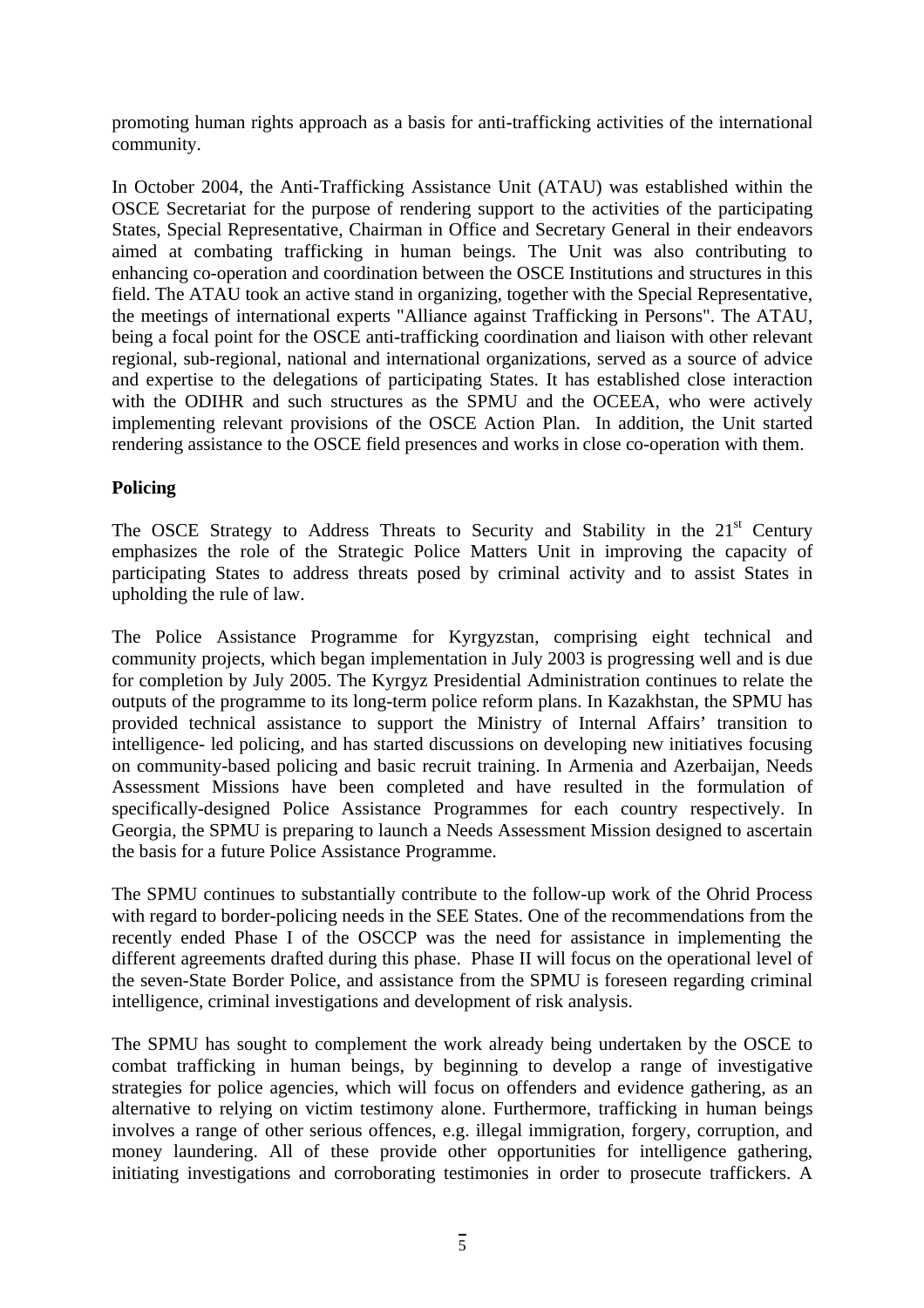Needs Assessment on Police Training, based on the work of the OSCE Spillover Monitor Mission in Skopje, has been conducted in Moldova aimed at strengthening police capacity in combating trafficking in human beings.

In July 2004, the SPMU organized a two-day workshop in Vienna for police experts on the subject of investigating sexual crime. The workshop brought together over 60 police investigators, representing over 20 European and Central Asian countries, as well as a panel of distinguished experts. The workshop provided a valuable opportunity to share acquired knowledge in the field of sexual crimes and was the first of what will become a series of workshops organized throughout the OSCE region.

## **Economic and environmental dimension**

The importance of the OSCE's involvement in the Economic and Environmental Dimension grew further in 2004. Following the adoption of the OSCE Strategy Document for the Economic and Environmental Dimension at last's year Ministerial Council, the Secretariat has engaged in a number of activities with a view of implementing the document in the areas of economic co-operation *inter alia* on good governance, SME development human capacity building and sustainable development.

The Secretariat assessed the recommendations made at the  $12<sup>th</sup> OSCE$  Economic Forum and suggested concrete follow-up in the fields of SME development, investment, human capacity building, economic integration and anti-corruption. Two Preparatory Seminars for the  $12<sup>th</sup>$ Economic Forum were held: one on "Stimulating Foreign and Domestic Investment" in Dublin in February 2004, the other on "Professional Skills Needed for Developing a Market Economy" in Bishkek in March 2004. In co-operation with the incoming Slovenian Chairmanship preparations were also started for the 13<sup>th</sup> Economic Forum, entitled "Demographic Trends, Migration and Integrating Persons belonging to National Minorities: Ensuring Security and Sustainable Development in the OSCE area" to be held in Prague in May 2005. The first preparatory seminar was held in Trieste (Italy) in November 2004.

In response to the recommendations of the  $11<sup>th</sup> OSCE$  Economic Forum and the provisions of the OSCE Action Plan to Combat Trafficking in Human Beings, the Anti-Trafficking Programme on Public-Private Co-operation in the Prevention of Trafficking in Human Beings (ATP) aims at addressing both the demand and supply side of trafficking in human beings. First activities under the programme were launched in Albania, Azerbaijan, Bulgaria and Romania.

A Manual on Best Practices in Combating Corruption has been launched. Through focus on the latest anti-corruption practices around the world it is intended to serve as a resource tool for legislators, public officials, media organisations and NGOs. It is currently available in English and Russian and has been translated into Albanian, Uzbek and Serbian in the course of 2004.

Following an initial assessment, Environmental and Security Initiative (ENVSEC) has identified a number of specific environmental issues warranting international action. Reports on environment and security concerns in South Eastern Europe and South Caucasus were prepared and monitoring of the situation in the Ferghana Valley has begun. In 2004, NATO associated itself to the Initiative.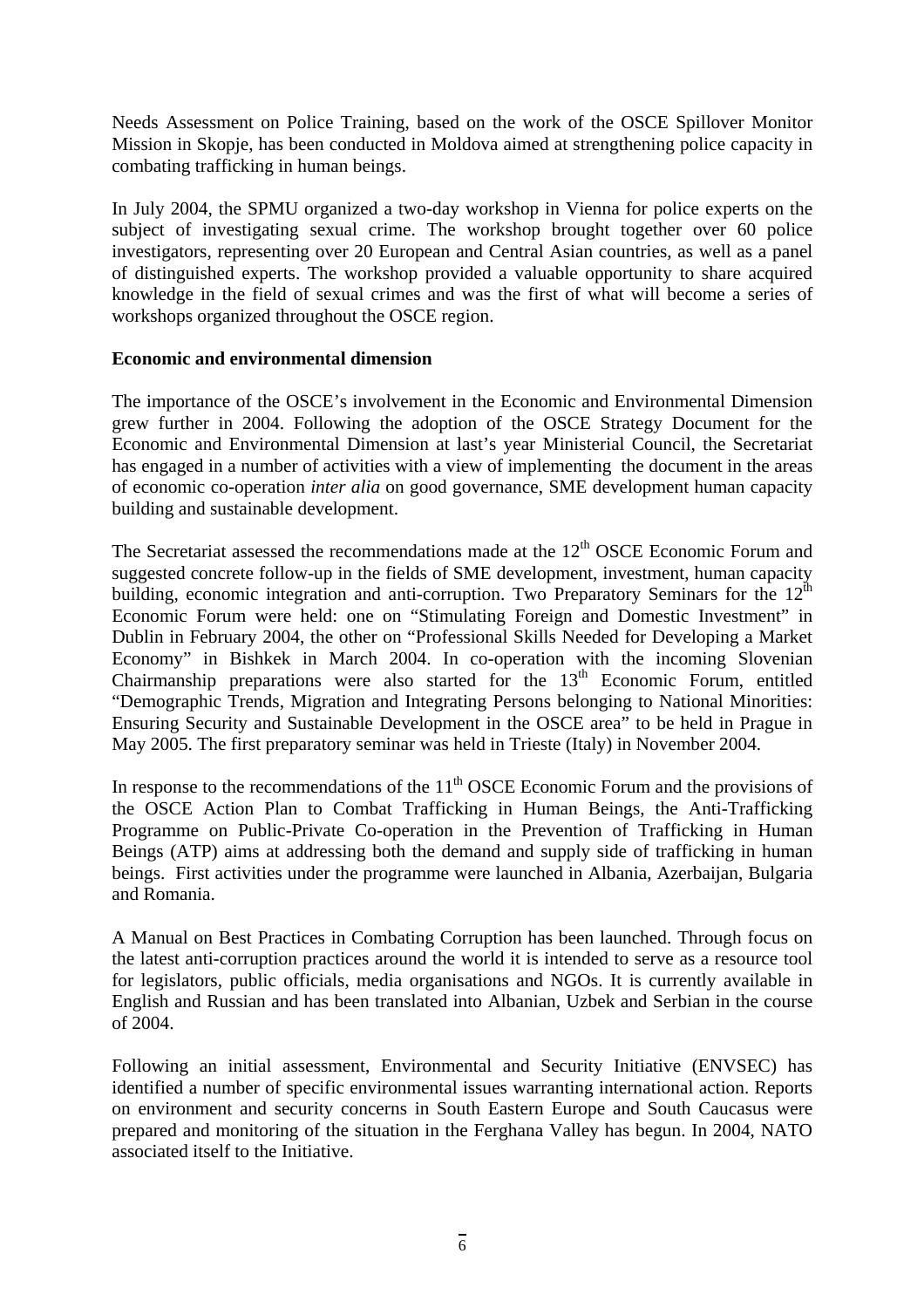The Office of the Co-ordinator of Economic and Environmental Activities (OCEEA) has continued its activities in river monitoring, especially on the rivers Chu and Talas (between Kazakhstan and Kyrgyzstan) the Sava River (among Slovenia, Croatia, Bosnia and Herzegovina and Serbia and Montenegro), and the river Dniestr between Ukraine and Moldova.

On combating money laundering and the financing of terrorism (MLFT), OCEEA and the UNODC Global Programme against Money Laundering continued to support participating States in their efforts to combat MLFT, in particular through a regional Conference on "Cooperation for Anti-Money Laundering and Combating the Financing of Terrorism" held in Tirana, Albania, in January 2004, and a national workshop on combating MLFT held in Georgia in November 2004.

In line with the provisions of the OSCE Strategy Document for the Economic and Environmental Dimension adopted last year at the Maastricht Ministerial Council an agreement was reached on the Memorandum of Understanding between the Secretariat of the OSCE and the Secretariat of the UN ECE. The Memorandum is a result of an intensive and transparent negotiation process and it will undoubtedly contribute to further strengthening of our co-operation and co-ordination with the UN ECE.

# **Raising public awareness of the OSCE**

The Press and Public Information Section launched a new full-color OSCE Magazine, replacing the nine-year-old OSCE Newsletter. The magazine's attractive format, graphics and design are an ideal complement to the improved quality of articles written by a broader range of contributors. The substantial upgrade in form and content has drawn a wider readership within the OSCE community as well as among the Organization's major target audiences. The publication is available in English and Russian in both printed and online versions.

The OSCE website was redesigned in 2004 ahead of a planned re-launch in early 2005, aimed at attracting a wider target audience and making information about OSCE activities easier to find. In addition to clear and consistent navigation, the new website will have a powerful search engine. The documents library was digitized in co-operation with the Prague Office, Conference Services and Records Management to improve the on-line availability of OSCE documents.

# **Management reform**

Last year the OSCE Secretariat significantly progressed in implementing major management reform aimed at increasing the Organization's capacity to turn policy decisions into concrete operations with speed and flexibility, while improving cost-efficiency, transparency and accountability to participating States. The Organization is now better prepared and equipped to support the participating States, the Chairmanship and its Fund Managers in dealing with day to day operational issues as well as in converting political decisions into action.

At the heart of the management reform is the Unified Budget process – which is a core tool for the Permanent Council in directing and controlling the work of the OSCE. While mandates determine general directions for the OSCE's work, the Unified Budget outlines concrete annual objectives and outputs for OSCE programmes. Following the adoption of PC Decision 553 on the OSCE's Unified Budget Process, which endorsed the principle of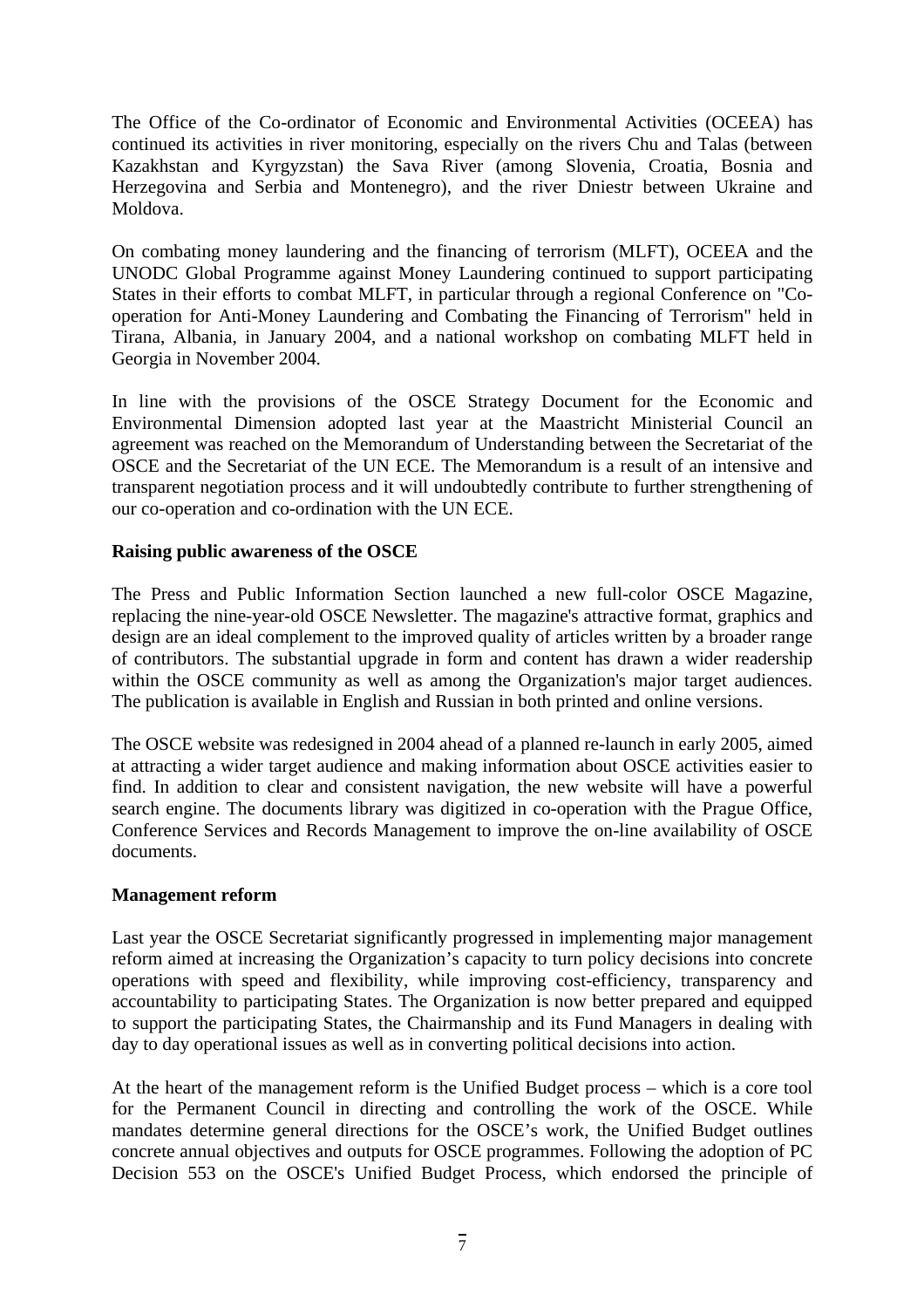programme budgeting, the 2004 and 2005 Budget proposals were presented in a new format, clearly linking programme objectives to programme resources.

The newly developed management system calls for assigning clear individual responsibilities, corresponding approval authorities and lines of accountability. Accordingly, the entire regulatory framework has been remodeled to reflect streamlined operational requirements and simplified work processes while retaining the primacy of political decision-making. Subject to the approval of the Financial Regulations, the new common regulatory management framework has been introduced throughout the Organization.

To deliver best practice in the management processes, the OSCE has introduced a modern ICT-based management system called IRMA (Integrated Resources Management System), a tool that allows the integrated management of all OSCE activities from setting operational objectives and planning strategy to mobilizing and managing resources and reporting on progress to participating States.

To ensure that senior managers have the necessary tools and information to deliver their mandates, the IRMA Dashboard has been introduced throughout the OSCE. Through the Dashboard, IRMA provides OSCE managers with real-time information on the resources available and facilitates the use of these resources through a simple system-supported recruitment and procurement application. IRMA is independent of location and OSCE managers can operate it with the help of a simple laptop that is connected to mobile communication systems.

Similarly, to ensure accountability to participating States and to allow OSCE delegations access to reliable, on-line and up-to-date information on operational activities and management issues, the Delegates Website has been improved and linked to a specifically developed Dashboard for Delegations. The Delegates Website is an essential component of the roll-out of IRMA and the OSCE documents management system known as Doc.In. It provides a common and secure platform that connects participating States with the Secretariat, Institutions and Field Operations.

Despite tight timeframes and ambitious goals, the implementation of the IRMA project has been on time, on target and on budget. As initially planned, the roll-out of the finance module started in January 2004, followed by budget, human resources, inventory and payroll modules in the course of this year.

Extensive IRMA training has been provided to both administrative and programme staff in the Secretariat, Institutions and Field Operations. Since the commencement of the project in January 2004, over 1200 attendees have taken part in an IRMA training.

The investment into IRMA and Doc.In amounted to a total of Euro 7.5 million, while substantial savings can be achieved through streamlined management processes. Moreover, these savings can be made along with significant increase of transparency and accountability of the OSCE management system.

The success of our management reforms will provide the OSCE with a civilian rapid deployment capacity, enabling participating States to react quickly to new political challenges. Both former External Auditors from Sweden and the current External Auditors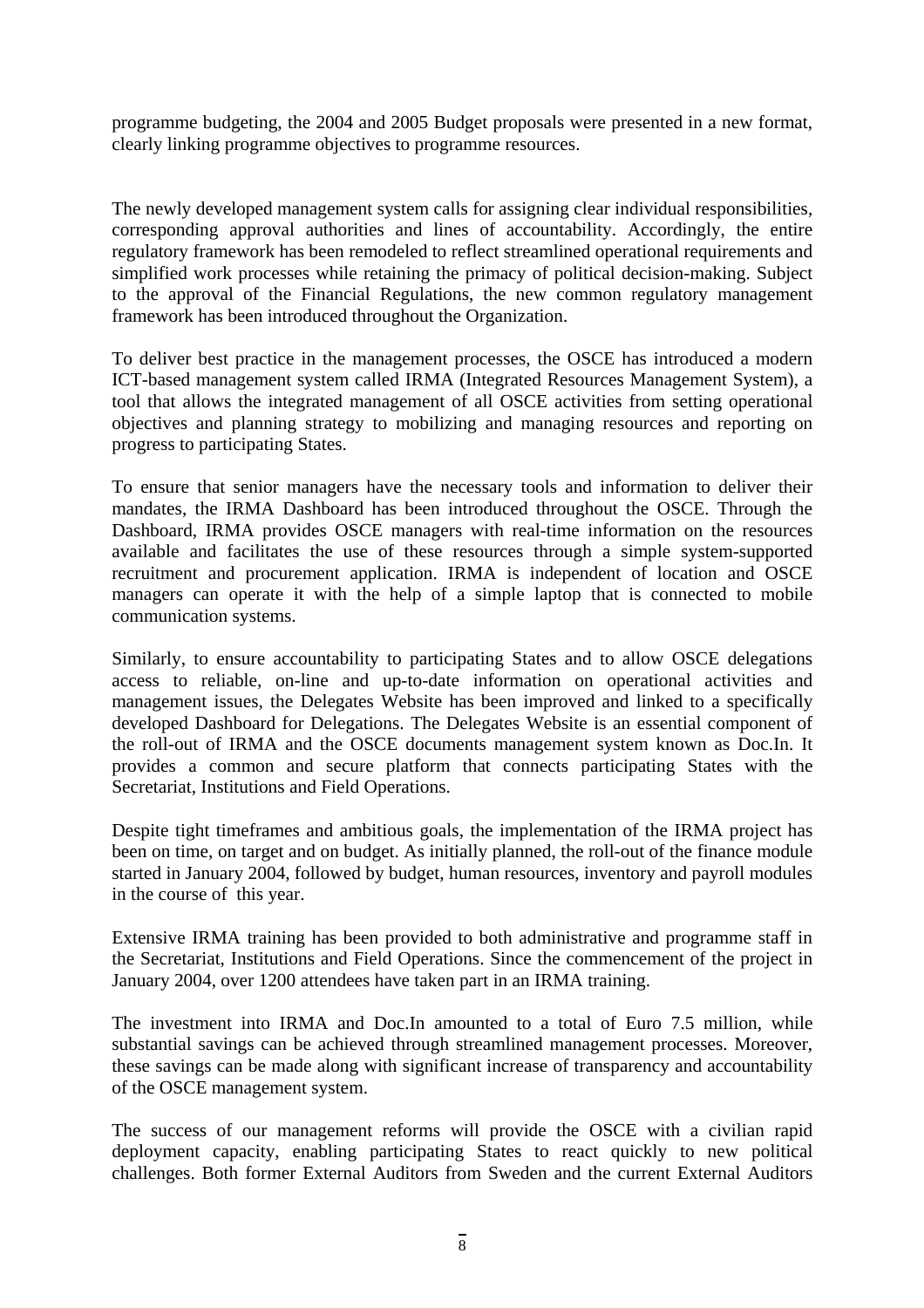from the UK National Audit Office have commended our management reforms and have given a clean bill of health for four years running. OSCE management reforms have also attracted the attention of partner organizations such as the UN and the EU.

In 2005, the Secretariat intends to focus on consolidating the reforms, increasing their acceptance among OSCE staff and making sure that the new management philosophy takes root in the Organization.

The Secretariat has closely followed and supported the activities of the Working Group on Reform. I have promoted and supported the process of clarifying and strengthening the role of the Secretary General which has resulted in a draft MC decision. I also contributed to a discussion on re-structuring the Secretariat in order to adapt it to recent political discussions and contemporary priorities.

## **Human resources management**

The Department of Human Resources (HR) has been actively involved in the development and implementation of IRMA components related to human resources activities. The primary mechanism for recruitment of seconded staff for field operations (REACT) has been successfully linked to IRMA, while preserving the complete functionality of the original system and ensuring the rapid deployment of personnel for possible future large-scaled operations. The implementation of the IRMA HR module has enabled personnel administration to be streamlined. All employee data is now stored in one system. Furthermore, the interim automated payroll system has also been implemented across the OSCE.

For contracted posts in the Secretariat, Institutions and Field Operations, a web-based recruitment system under IRMA has been implemented, allowing candidates to apply online and speeding up the recruitment process. To illustrate this it is worth noting that 96 vacancy notices for contracted positions were issued in 2004. For these posts 8,000 applications were processed. A total of 374 candidates were invited for 61 interview rounds. Special consideration has been given to include candidates from currently underrepresented countries. Within the same period 3,800 nominations for 560 seconded field positions were received and screened.

In other HR related developments in 2004 all together more than 450 posts have been reviewed and classified. As a result of tendering procedure, a contract with the Provident Fund manager has been renegotiated and the administration of the contract was simplified. Personnel Section was also closely involved in the work related to setting up of methodology for establishing OSCE local mission salary scales.

The regular Induction Programme for new mission members was expanded into a new General Orientation Programme (GO) not only for new mission personnel, but for internationally recruited staff at the Secretariat and Institutions as well. Its two-phase approach consists of a general induction into the Organization followed by a second phase of function-specific orientation. The launch of the GO Programme coincided with the IRMA rollout in early 2004. Approximately 400 staff were trained through the GO Programme in 2004.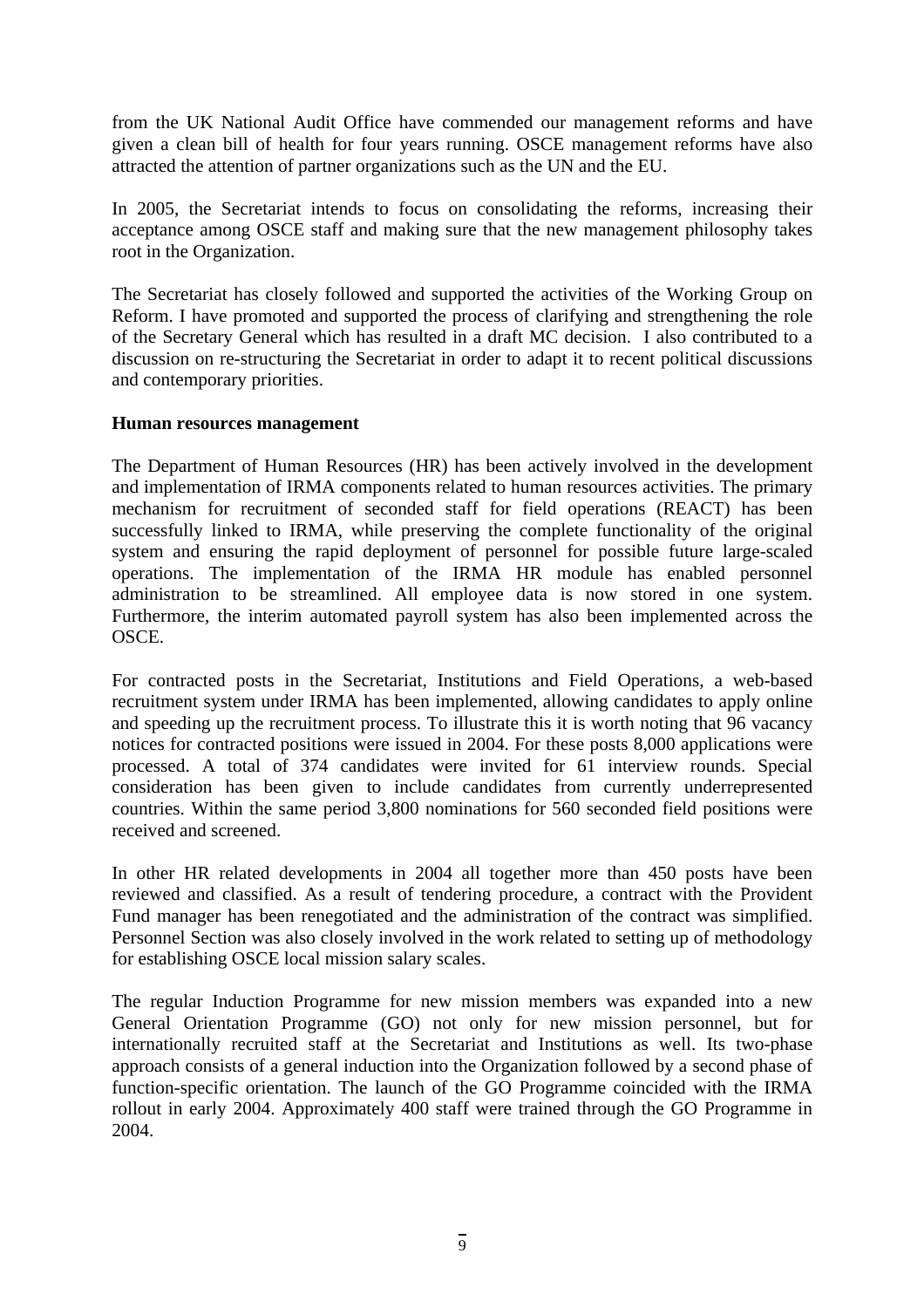Training has increased in quantity and quality. OSCE-wide training activities have been facilitated through the network of Training Focal Points in all OSCE field activities and Institutions steered by the OSCE Training Co-ordinator. The Training Section continued to offer tailor-made training seminars in Vienna mainly targeting Secretariat staff but also Heads of Mission, mission personnel and, in certain cases, Delegations. This year also saw the approval of the OSCE Training Strategy for the period 2005-2007 (PC.DEC/627), which stipulates an increased support by the OSCE Training Section to relevant pre-mission training programmes and Training Institutions in participating States. It tasks the Secretariat to organize regular exchanges with national training and recruitment experts. In compliance with the above training strategy, active support to the participating States who are implementing the training dimension of REACT has increased. The first Conference on training and recruitment was convened in November 2004. The meeting served its main purpose of receiving feedback from national counterparts on how the OSCE Secretariat can maximize its support to pre-mission training programmes, to facilitate co-operation among participating States in the field of pre-mission training and to keep recruitment experts in participating States abreast of ever-changing OSCE field requirements.

Following the adoption of the Staff Regulations and Rules, Legal Services has been active in the establishment of the Panel of Adjudicators which will hear final appeals from fixed-term staff and mission members. The Panel will commence hearing appeals in the New Year.

As noted in last year's report, the lack of legal capacity and privileges and immunities in most participating States continues to be a source of difficulties for the smooth operation of the OSCE. In particular, the granting of legal capacity in each participating State would enable easier implementation of agreements and contracts and provide better protection for Heads of Missions, while the provision of privileges and immunities would ensure adequate legal protection of OSCE staff.

#### **Gender issues**

One of the central activities in the area of gender issues is the revision of the existing Action Plan for Gender Issues. The Senior Adviser on Gender Issues has continuously assisted the Informal Working Group on Gender Equality and Anti-Trafficking in the process, which resulted in the adoption of the PC decision 638 on the 2004 Action Plan for the Promotion of Gender Equality. The Guide for OSCE Staff on Gender Aspects in Post-Conflict Situations from 2001 has been up-dated in order to continue to serve as a reference document for Missions in their gender related work. Also, the Secretariat has, in co-operation with ODIHR, organized a workshop in Vienna for all Mission Focal Points for Gender Issues. The annually conducted workshop has contributed to an exchange of experiences and achievements, as well as to the strengthening of the capacity for gender mainstreaming. Furthermore, the Secretariat supports the practical process of gender mainstreaming implementation by developing a practical toolkit on how to consistently integrate a gender perspective in project development at field level.

In 2004 the Secretariat has continued to promote and monitor compliance with the professional working environment policy. It has developed a practical guide for staff members that outlines step-by-step the procedures to follow when subjected to or accused of violation of the policy. In addition, the Secretariat organized a roundtable for the Mediators from Missions and Institutions, and with their co-operation developed terms of references for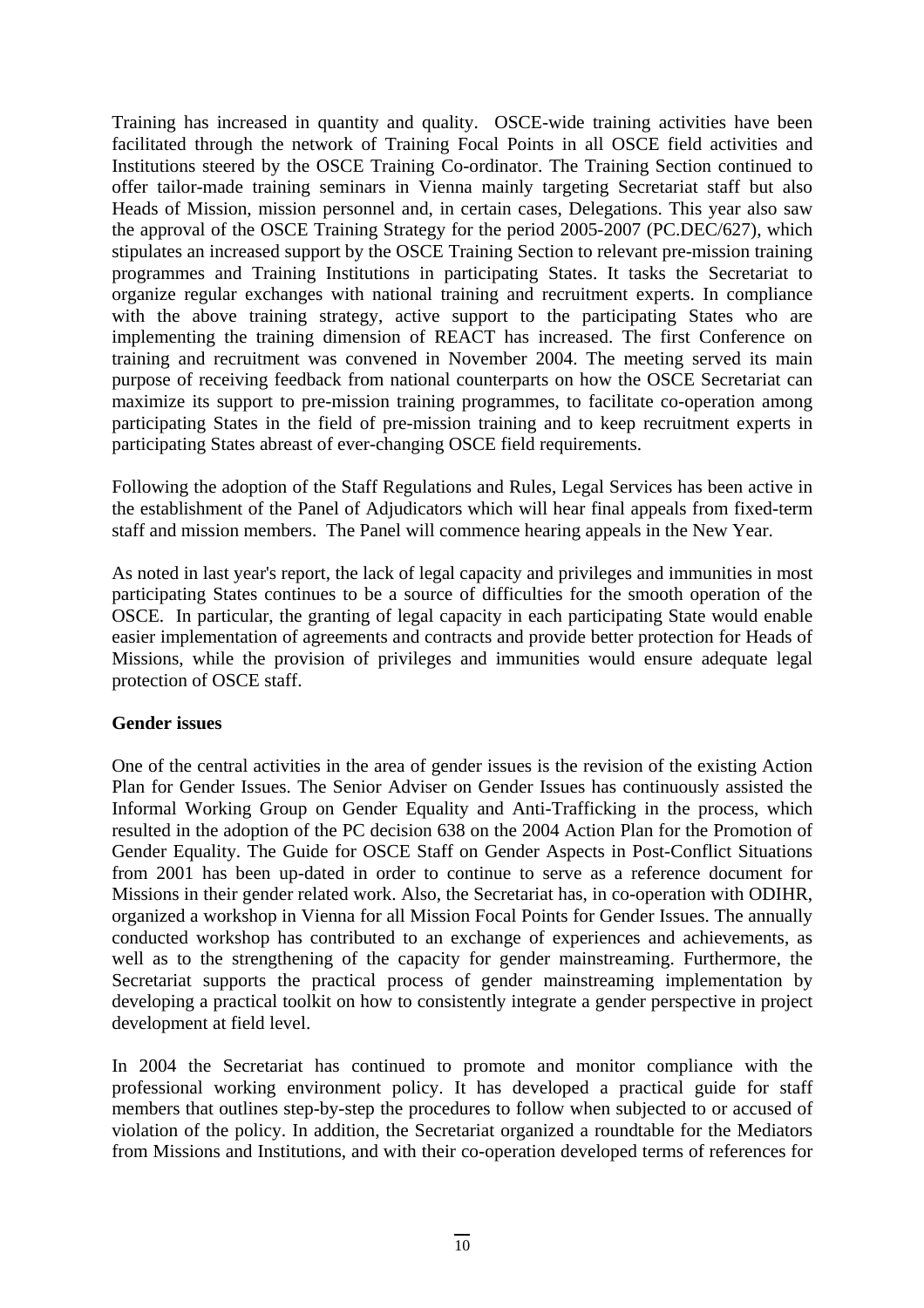Mediators, as well as recommendations for the revision of the policy currently undertaken by the Department for Human Resources.

In order to raise awareness and build capacity for integrating gender aspects into the work of Missions, the Senior Adviser on Gender Issues has organized and carried out a series of Mission staff trainings on gender mainstreaming, human rights of women, trafficking in human beings and the Code of Conduct for the Presence in Albania, the Mission to Serbia and Montenegro, the Mission to Moldova, the Centre in Bishkek and the Centre in Almaty.

#### **Internal Oversight**

In the past year great strides have been made in re-engineering and professionalising the office of Internal Oversight. Staffed with certified auditors whose expertise encompass a wide range of audit work, Internal Oversight has become an important tool in monitoring compliance with the regulatory framework, and in providing assurance on adequacy of internal controls throughout the organization.

In using best practices Internal Oversight relies on risk assessment methodologies to develop its audit workplan. The 2005 plan takes into account not only risks associated with activities and operations but also considers the priorities of the organization as well as the need to balance the audit work among the Field Missions, the Institutions, and the Secretariat. Emphasis in 2005 will also be given to follow up on implementation of previous audit recommendations to ensure that they are effectively addressed by management.

The function of oversight, both internal and external, can be strengthened by the establishment of an Audit Committee. Earlier this year I proposed to the Permanent Council the Terms of Reference for such a Committee. It is encouraging to observe that progress is being made to establish an Audit Committee in the near future.

#### **Co-operation with other international organizations**

The Secretariat has continued to strengthen links - at all levels - with partner organizations, in line with the Platform for Co-operative Security and the OSCE Strategy to Address Threats to Security and Stability in the Twenty-First Century.

In July 2004 the OSCE took an active part in the UN Security Council meeting with regional organizations on the theme "Co-operation between the United Nations and regional organizations in the stabilization processes". On the invitation of the UN, the OSCE, together with the EU and NATO, participated in a meeting which provided for an exchange of views on the way forward in Kosovo. The OSCE is also an active participant in the follow-up process to the  $5<sup>th</sup>$  High-level meeting between the UN and regional organizations.

Relations between the OSCE Secretariat and the EU have continued to deepen in 2004. It was only a few weeks ago that the second regular staff meeting was hosted by the European Commission in Brussels, with the participation of representatives of the OSCE Secretariat and Institutions, as well as the General Secretariat of the Council of the EU. Exchanges of information with the EU now take place regularly, through a variety of means, including video conferences.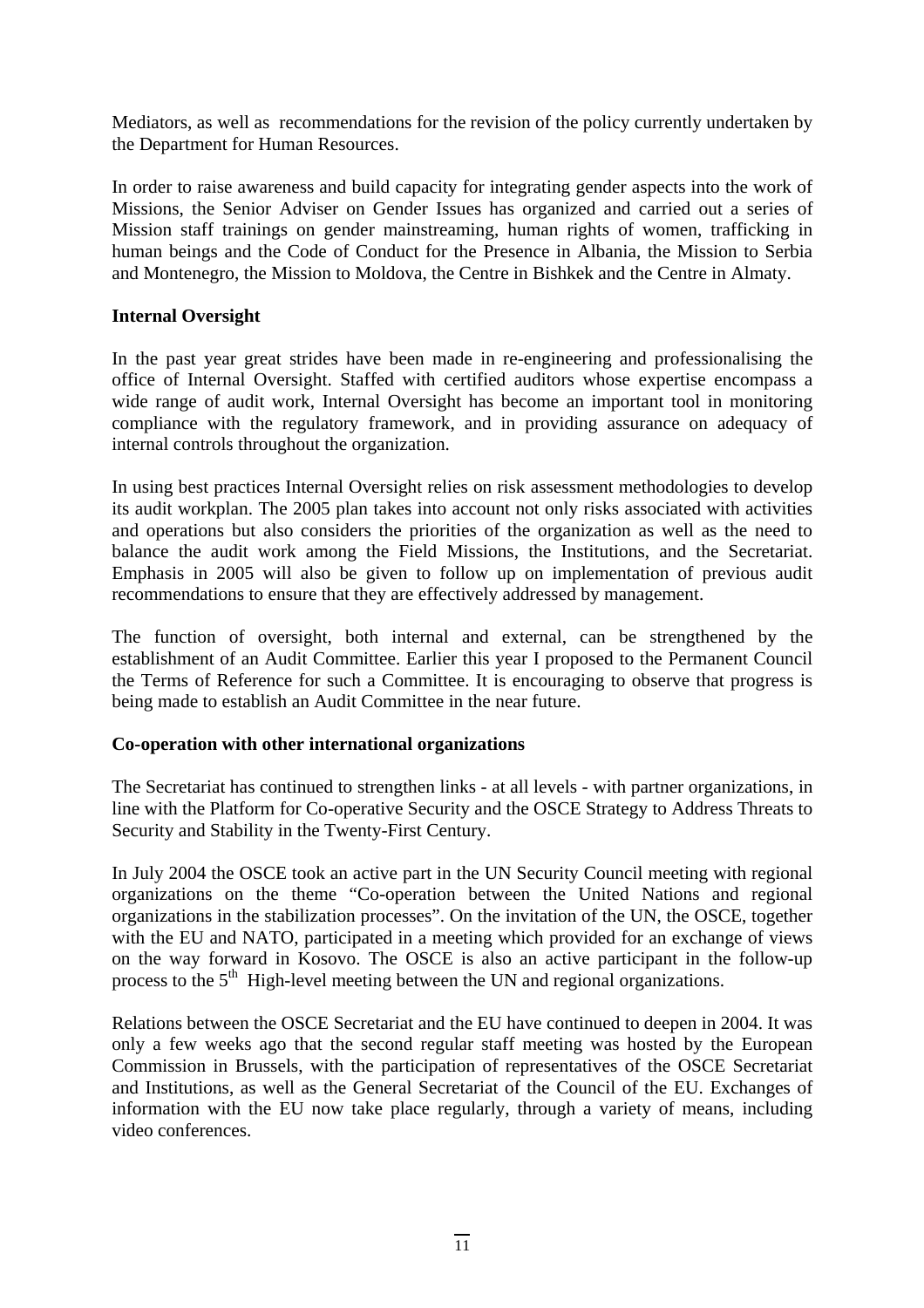Over the past year, relations with the Council of Europe have been especially dynamic. The Secretariat actively supported the joint initiative of the Bulgarian and Norwegian Chairmanships to launch a mechanism for enhanced co-operation between the two organisations. The result is the creation of the joint OSCE/CoE Co-ordination Group pursuant to decision 637 of the Permanent Council adopted on 2 December 2004, which will feature representatives of participating/member States on both sides, providing strategic guidance to and lending an amount of political leverage to the process of co-operation.

Consultations with NATO have also continued at all levels. The regular staff meetings with NATO now include discussions on terrorism, border management and security, disarmament, small arms and light weapons, implementation of confidence- and security-building measures, as well as issues related to regional concerns and our respective dialogue with the Mediterranean Partners.

In 2004, the regular high-level Tripartite Meeting, between the Council of Europe, the OSCE, and the UN, as well as the General Secretariat of the Council of the EU, the EC, the ICRC, and the IOM, and the Target oriented meeting, at expert level in an expanded Tripartite format, were hosted by the OSCE, in Vienna. The Tripartite meeting was devoted to "Addressing Threats to Security and Stability in the  $21<sup>st</sup>$  Century and Co-operation in the Field", while the Target oriented meeting considered "Activities of, and Co-operation Between Partner International Organizations in the Southern Caucasus".

The Secretariat has also supported the Chairmanship on conducting a series of consultations with partner organizations at the level of headquarters on an *ad hoc* consultative mechanism.

Throughout the year co-operation between the OSCE and other regional and sub-regional organizations, both within the OSCE area and beyond, was strengthened. Direct contacts have been established with the CIS and CSTO as well as with the Shanghai Co-operation Organization (SCO). In January 2004 the Secretary General took part in the opening of the SCO Secretariat in Beijing. The OSCE has also been invited to high-level events, including summit and ministerial meetings, by regional and sub-regional organizations, such as the Central European Initiative, the Organization of Islamic Conference and African Union.

#### **Mediterranean and Asian Partners for Co-operation**

In co-operation with the OSCE Troika, the Secretariat continued to strengthen relations with the Mediterranean and Asian Partners for Co-operation. This year, an OSCE - Japan Conference that took place in Tokyo, focused on the "Search for Conflict Prevention in the New Security Circumstances — European Security Mechanisms and Security in Asia". The annual OSCE Mediterranean Seminar that took place in November in Sharm-El-Sheikh, Egypt, discussed co-operative security, tolerance and migration, against the backdrop of deeper interaction between the OSCE and the Mediterranean Partners. Both events were very well attended, and contributed to the discussion of further interaction with Partner States.

The need to enhance co-operation with the Mediterranean and Asian Partners has been recognised in the Permanent Council Decision 571. In the OSCE Strategy on Addressing Threats to Security and Stability in the Twenty-first Century, the participating States were also tasked to identify additional fields of co-operation and interaction with the Partner States for the purpose of enhancing mutual security, and to encourage them to voluntarily implement OSCE norms, principles and commitments as a means to further interaction with